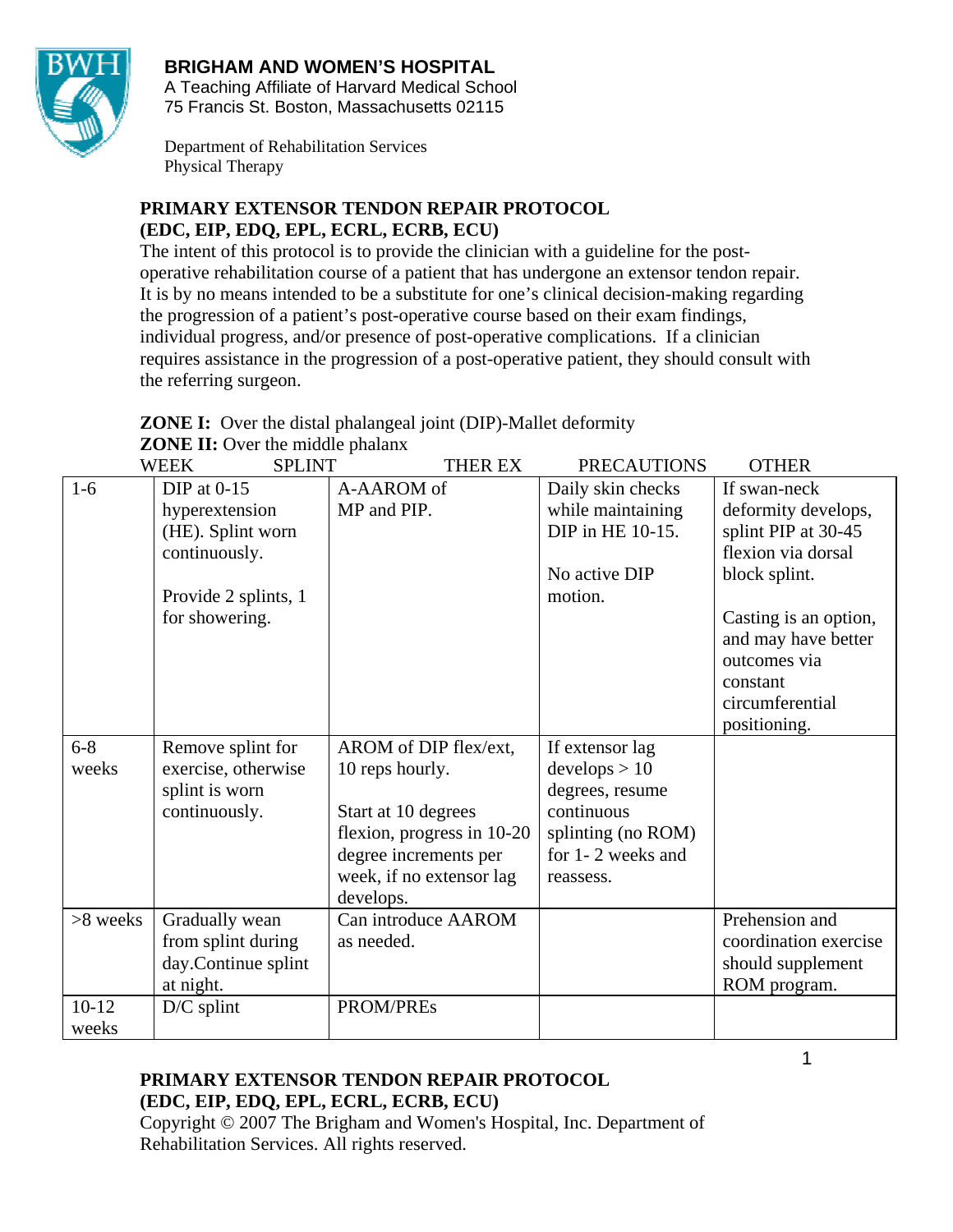| <b>ZONE III:</b> Over the proximal interphalangeal joint (PIP)-Boutonniere deformity |
|--------------------------------------------------------------------------------------|
| <b>ZONE IV:</b> Over the proximal phalanx $*$                                        |
| IMMORILIZATION PROTOCOL                                                              |

| WEEK          | <b>SPLINT</b>      | <b>THER EX</b>         | <b>PRECAUTIONS</b> | <b>OTHER</b>          |
|---------------|--------------------|------------------------|--------------------|-----------------------|
| 1-6 weeks     | Volar digit static | ROM may be             | No forceful        | Serial cast may be    |
|               | splint, PIP at     | initiated anytime      | flexion.           | chosen if there is a  |
|               | absolute 0         | during week 3 to 6,    |                    | PIP joint flexion     |
|               | degrees, or serial | depending upon         | No gripping.       | contracture, if there |
|               | cast               | healing.               |                    | is a closed injury,   |
|               |                    |                        | Splint remains     | or if the patient is  |
|               |                    | Initiate AROM PIP      | on continuously    | unable to adhere to   |
|               | Lateral bands      | flex to 30 degrees. If | between ROM        | splinting program.    |
|               | Repaired: include  | no extensor lag        | sessions.          |                       |
|               | DIP at 0 degrees.  | develops, progress in  |                    | Timing of initiating  |
|               |                    | $10-20$ degree         |                    | <b>AROM</b> is        |
|               | If the lateral     | increments each        |                    | determined based      |
|               | bands are not      | week. 10 repetitions   |                    | on severity of        |
|               | repaired the DIP   | hourly.                |                    | laceration, strength  |
|               | is left free.      |                        |                    | of repair, and        |
|               |                    | If lateral bands are   |                    | patient profile.      |
|               |                    | repaired, begin        |                    |                       |
|               |                    | gliding at week 3,     |                    |                       |
|               |                    | and at week 1 if       |                    |                       |
|               |                    | lateral bands not      |                    |                       |
|               |                    | injured.               |                    |                       |
| 6-8 weeks     | Gradually wean     | AAROM or dynamic       |                    | Light function        |
|               | from splint during | flexion splinting may  |                    | out of splint.        |
|               | day.               | be initiated, as well  |                    |                       |
|               |                    | as combined flexion    |                    |                       |
|               | Continue splint at | of the wrist and       |                    |                       |
|               | night.             | digits.                |                    |                       |
| $10-12$ weeks | $D/C$ splint       | <b>PROM/PREs</b>       |                    |                       |

\* Because of the broad tendon-bone interface in zone IV and resultant scar adhesions,

you may want to consider the short arc motion protocol. See next page.

\*\* Light functional activities are manipulating activities no greater than 1-3 lbs. (i.e. turning pages, eating, folding light laundry, tying a shoe, buttoning, typing)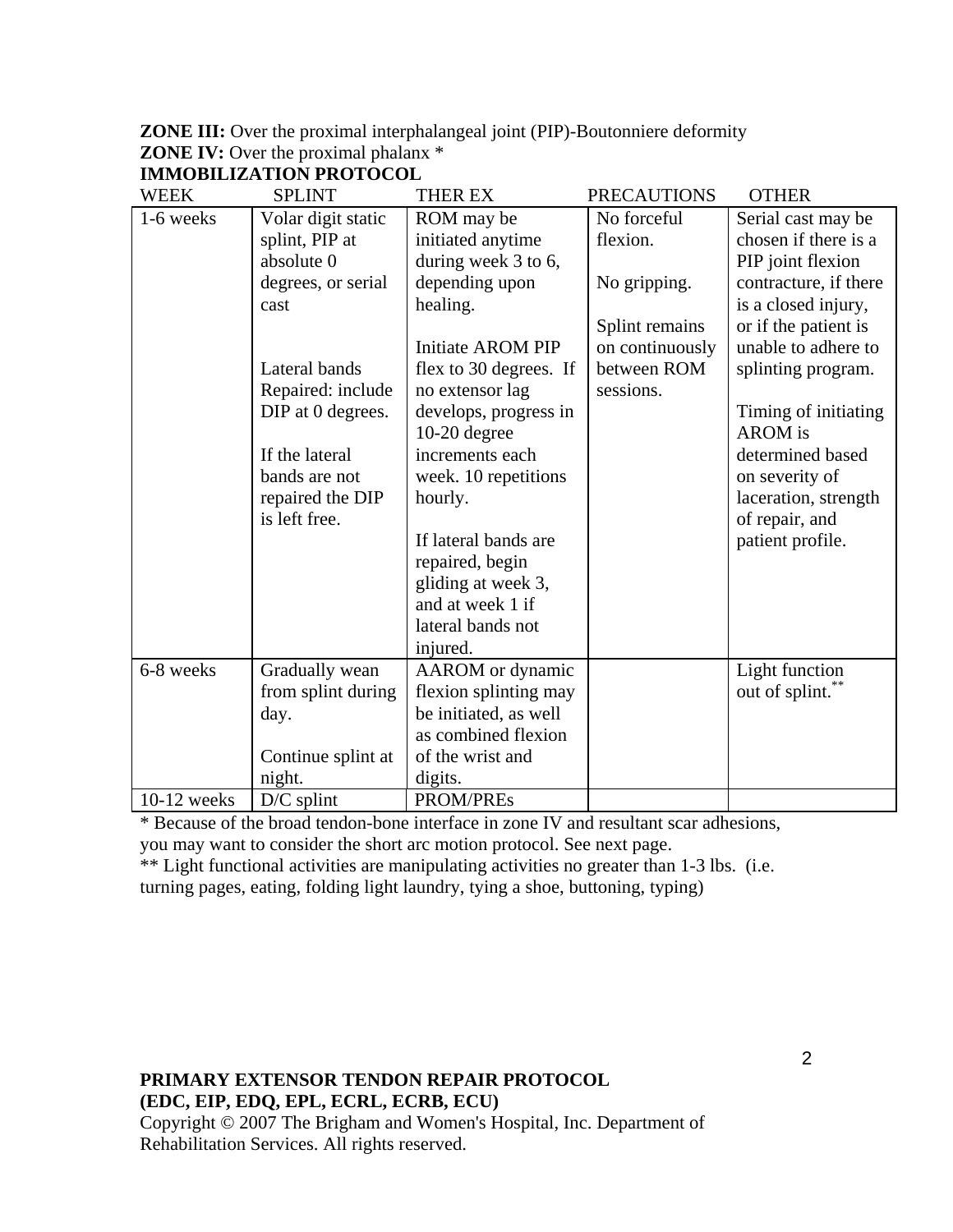| <b>WEEK</b> | <b>SPLINT</b>            | <b>THER EX</b>          |            | PRECAUTIONS OTHER          |
|-------------|--------------------------|-------------------------|------------|----------------------------|
| Week 1      | Digit volar              | Remove                  | PIP joint  | Patient is instructed      |
|             | immobilization splint:   | immobilization splint   | must be    | in technique of controlled |
|             | PIP and DIP at 0         | hourly for 10-20 reps   | positione  | motion                     |
|             | degrees.                 | of AROM PIP and         | $d$ at $0$ | with minimal active        |
|             | Splint worn at all times | DIP motion in both      | degrees    | tension.                   |
|             | except during            | template $1 & 2$        | in         |                            |
|             | exercise.                | splints.                | immobili   |                            |
|             |                          |                         | zation     |                            |
|             | Two volar static         | Wrist is held in 30     | splint to  |                            |
|             | exercise splints:        | flexion, MP at 0.       | prevent    |                            |
|             | template 1               | If lateral bands are    | extensor   |                            |
|             | PIP 30 flex, DIP 20 flex | repaired, limit DIP     | lag.       |                            |
|             |                          | flexion to 30-35 in     |            |                            |
|             | template 2               | template 2. If not      |            |                            |
|             | PIP 0, DIP free          | injured, fully flex and |            |                            |
|             |                          | extend DIP.             |            |                            |
| Week 2      | If no extensor lag:      | If an extensor lag      |            | If rupture is suspected,   |
|             | Progress                 | develops, flexion       |            | refer patient to MD for    |
|             | template 1 to            | increments should be    |            | assessment.                |
|             | PIP 40-50, DIP 30-40     | more modest and         |            |                            |
|             |                          | exercise should focus   |            |                            |
|             |                          | on extension.           |            |                            |
| Week 3      | If no extensor lag:      |                         |            |                            |
|             | Progress                 |                         |            |                            |
|             | template 1 to            |                         |            |                            |
|             | PIP 50-60, DIP 40-50     |                         |            |                            |
| Week 4      | If no extensor lag:      |                         |            | If PIP is stiff, splint    |
|             | Progress                 |                         |            | intermittently into        |
|             | template 1 to            |                         |            | flexion, but continue      |
|             | PIP 70-80, DIP 50-60     |                         |            | static extension splinting |
|             |                          |                         |            | into week 5 or 6.          |
| Week 5      | Begin splint weaning.    | Composite flexion       |            | Initiate light functional  |
|             |                          | and gentle PREs.        |            | activities out of splint.  |
| Week 6      | D/C splint. Splint at    | PROM & PREs,            |            |                            |
|             | night only PRN.          | reverse putty scraping  |            |                            |

# **SHORT ARC MOTION (SAM) PROTOCOL**<br>WEEK SPLINT THER EX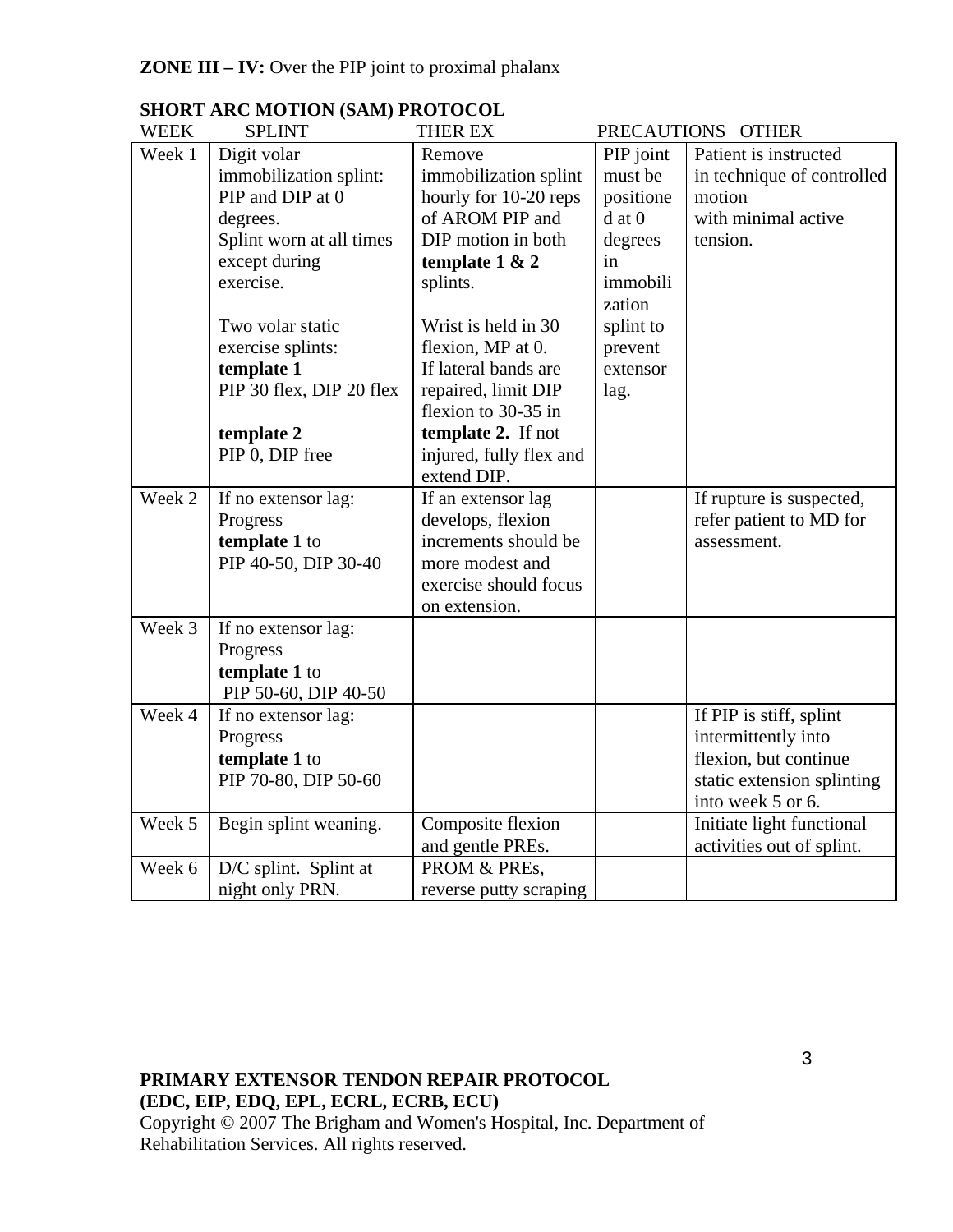**ZONE V:** over the metacarpalphalangeal joint (MCP)**. ZONE VI:** over the metacarpal bone (MC).

| <b>WEEK</b> | <b>SPLINT</b>       | THER EX                       | <b>PRECAUTIONS</b> | <b>OTHER</b>         |
|-------------|---------------------|-------------------------------|--------------------|----------------------|
| 1-3 days    | Forearm based       | <b>AROM</b> flexion: isolated | Full fisting       | May consider         |
| post-op     | dynamic digital     | joint and tendon gliding      | may                | option of total      |
| through     | extension splint    | (hook and straight fist).     | place too much     | immobilization if    |
| week 3      | <b>Wrist 25-30</b>  | Passive extension via         | stress on the      | necessary.           |
|             | degrees ext, MP at  | elastic recoil of the         | repair. Assess     |                      |
|             | 0, PIPs free        | dynamic splint.               | on a case-by-      |                      |
|             |                     | 10-20 reps hourly.            | case basis.        |                      |
|             | Fabricate static    |                               |                    |                      |
|             | forearm based       | Begin active MP flexion       |                    |                      |
|             | Splint at night,    | to 30-40 degrees (via         |                    |                      |
|             | wrist at 30-40 ext, | flexion block on dynamic      |                    |                      |
|             | MPs at 0, PIPs      | splint).                      |                    |                      |
|             | free.               | Progress MP flexion as        |                    |                      |
|             |                     | tolerated.                    |                    |                      |
|             |                     | Perform wrist and digit       |                    |                      |
|             |                     | PROM in extension and         |                    |                      |
|             |                     | tenodesis out of splint 10    |                    |                      |
|             |                     | repetitions hourly.           |                    |                      |
|             | Come out of splint  | Progress MP flexion to        | No resistance      | Volar static digital |
| $4 - 6$     | for exercise        | 40-60 (week 4), 70-80         | until 6-8 weeks    | IP extension splints |
| weeks       |                     | (week $5$ ).                  |                    | can be made to       |
|             |                     | Initiate full fisting         |                    | facilitate MP        |
|             |                     | if not already done.          |                    | excursion by         |
|             |                     | Composite wrist and           |                    | immobilizing IP      |
|             |                     | finger flexion.               |                    | joint (splint placed |
|             |                     | Active digital extension      |                    | in slings). Allows   |
|             |                     | exercises out of splint.      |                    | greater pull-through |
|             |                     |                               |                    | at MP joint.         |
|             | D/C splint.         | AAROM, PREs, heat and         |                    | May initiate         |
| 6 weeks     |                     | stretch, reverse putty        |                    | NMES, therapeutic    |
|             | Dynamic flexion     | scraping                      |                    | heating via          |
|             | splinting PRN.      |                               |                    | ultrasound if        |
|             |                     |                               |                    | needed.              |

# **CONTROLLED PASSIVE MOTION**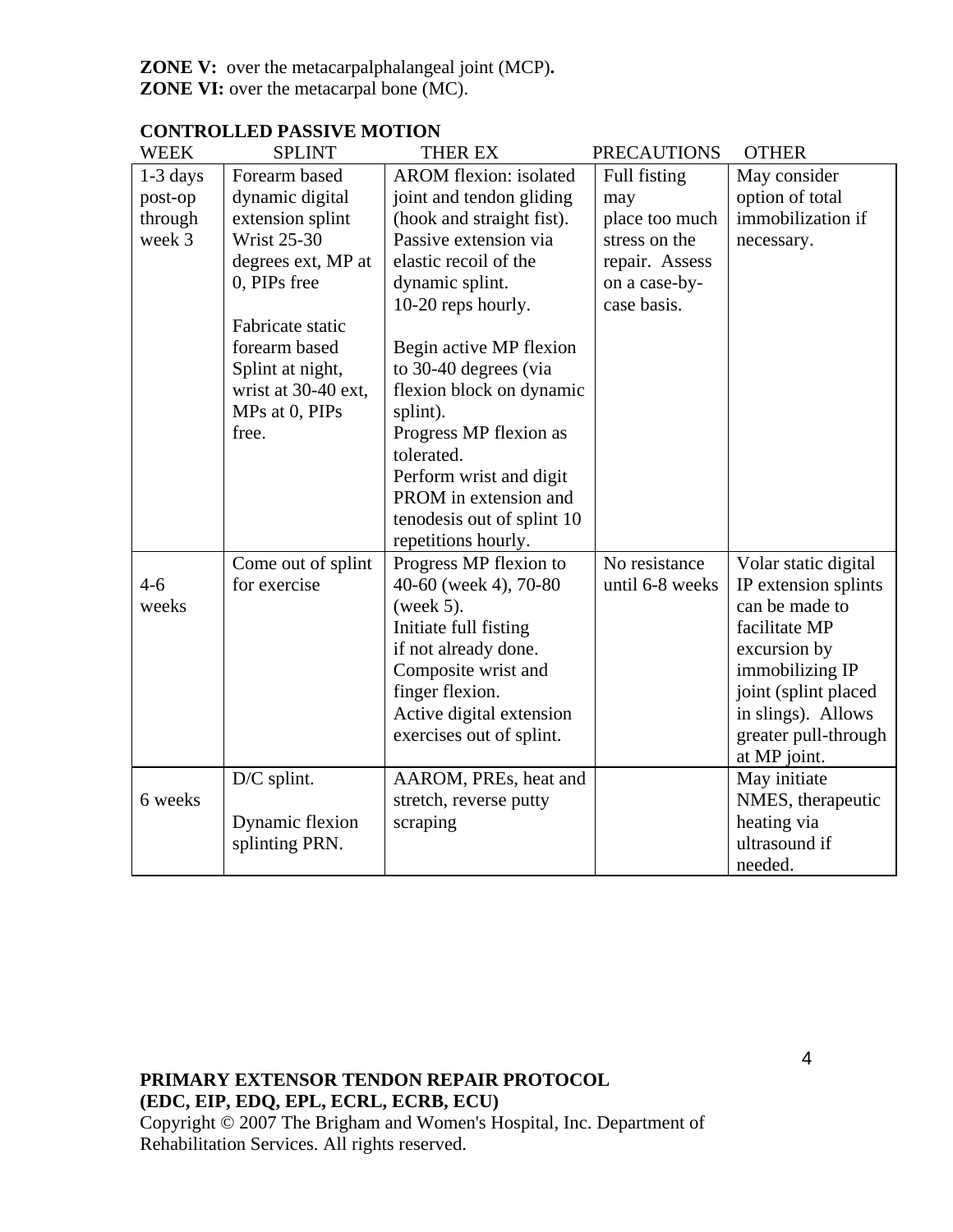| <b>WEEK</b> | <b>SPLINT</b>    | THER EX                                        | <b>PRECAUTIONS</b> | <b>OTHER</b>                |
|-------------|------------------|------------------------------------------------|--------------------|-----------------------------|
| $1-3$ days  | Static or        | If EDC is repaired,                            | No active          | *Choice of static vs.       |
| post-op     | dynamic          | tenodesis from 40 ext to                       | wrist              | dynamic splint is a         |
| through     | splint:          | 10 ext.                                        | extension or       | clinical decision based on  |
| week 3      | Wrist 30 ext     | If wrist extensors are                         | resistive          | severity of injury,         |
|             | MPs at 0         | repaired, tenodesis from                       | activity with      | strength of repair,         |
|             |                  | 40 ext to 20 ext.                              | the hand.          | concomitant injuries and    |
|             | If dynamic       |                                                |                    | patient profile.            |
|             | splint chosen,   | In both cases, allow                           |                    | See SOC for discussion      |
|             | also fabricate   | active MP flexion to 30-                       |                    | on number of suture         |
|             | static forearm   | 40 degrees of flexion                          |                    | strands and strength        |
|             | based            | (via flexion block on                          |                    | (usually between 2 and      |
|             | splint at night, | splint) while the wrist is                     |                    | 4); issues are strength vs. |
|             | wrist at 30 ext, | held in extension.                             |                    | bulk. Communication         |
|             | MPs at 0, PIPs   |                                                |                    | with MD is necessary to     |
|             | free.            | If EDC is repaired, hook                       |                    | determine Rx plan.          |
|             |                  | fisting only.                                  |                    |                             |
|             |                  | If just wrist extensors                        |                    |                             |
|             |                  | repaired, hook, full and                       |                    |                             |
|             |                  | straight fisting                               |                    |                             |
|             |                  |                                                |                    |                             |
|             |                  | All exercises are 10                           |                    |                             |
|             |                  | repetitions hourly.                            |                    |                             |
| Weeks 4-5   |                  | Progress MP flexion to                         |                    | Can begin light function    |
|             |                  | 40-60 (week 4), 70-80                          |                    | in the splint.              |
|             |                  | (week $5$ ).                                   |                    |                             |
|             |                  | Can modify wrist to                            |                    |                             |
|             |                  | neutral in night splint.                       |                    |                             |
|             |                  |                                                |                    |                             |
|             |                  | Begin AROM of wrist:                           |                    |                             |
|             |                  | isolated, and combined                         |                    |                             |
|             |                  | with 50% finger flexion.<br>Combined wrist and |                    |                             |
| Week 6      | Wrist splint,    |                                                |                    | Gradually progress to       |
|             | gradually wean   | finger flex (full fist)                        |                    | moderate activity out of    |
|             | to protection    |                                                |                    | the splint.                 |
|             | only             | <b>AAROM</b> in flexion                        |                    |                             |
| Week 8      | $D/C$ splint     | <b>PREs</b>                                    |                    | OK for resistive activities |

**ZONE VII:** at the level of the dorsal retinaculum in the wrist. **EARLY ACTIVE MOTION PROTOCOL**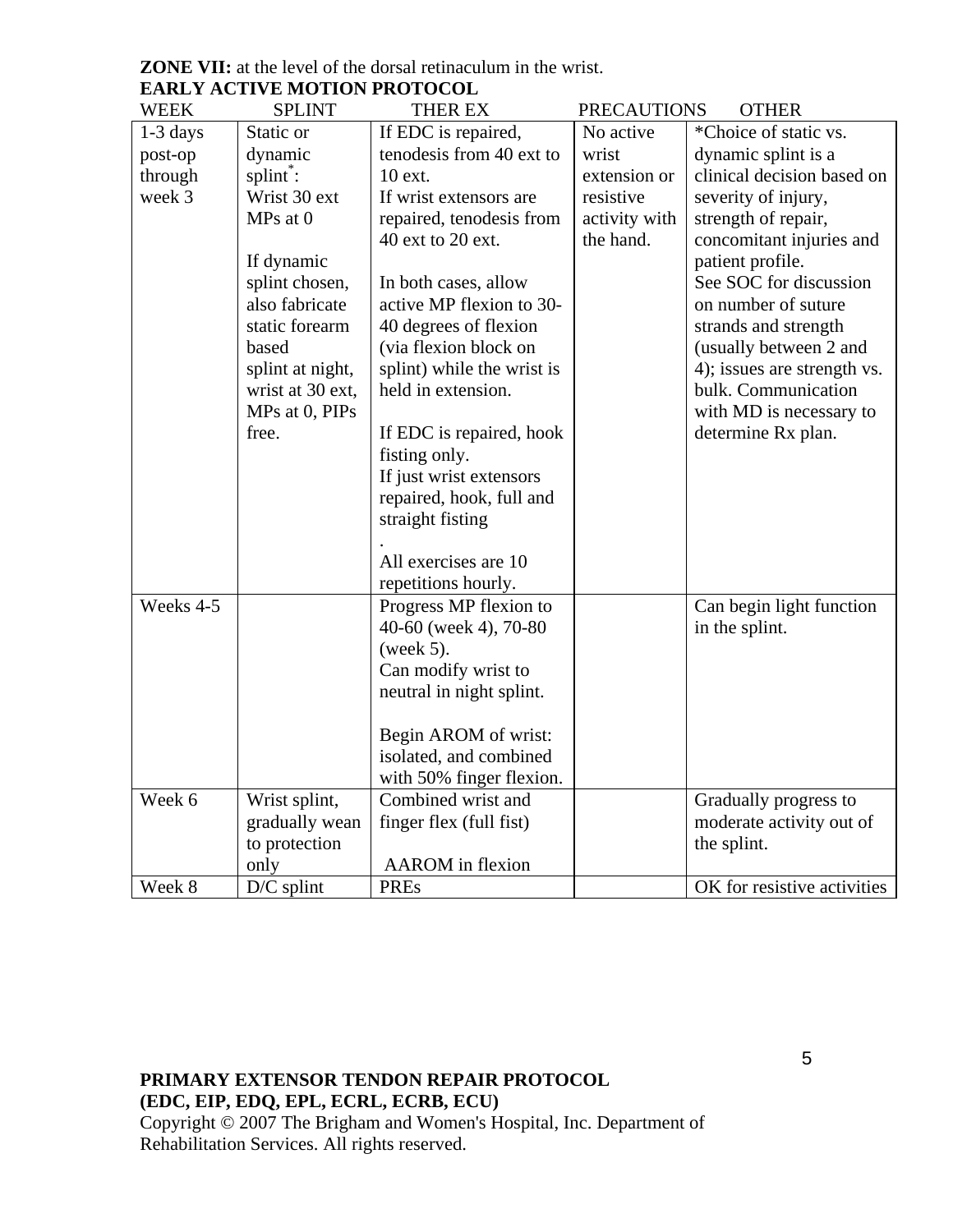### **IMMEDIATE CONTROLLED ACTIVE MOTION (ICAM) PROTOCOL ZONE IV – VII EXTENSOR TENDON REPAIR**

This protocol has been modified from Howell JW. Merritt WH. Robinson SJ. Immediate Controlled Active Motion Following Zone 4-7 Extensor Tendon Repair. *J Hand Ther. 2005;18:182-190.* April/June of 2005.

#### **Splint Design**

### **2 Components**

1. Wrist splint 20-25 degrees of wrist extension

2. Yoke splint<sup>\*</sup> with involved MP joint in 15-20 degrees of more extension relative to the MP joints of the non-injured digits.

The yoke splint acts as a "dynamic assist" during finger extension to take tension off the repair site.

\*Please refer to the article regarding the yoke splint fabrication.

| <b>WEEK</b> | <b>SPLINT</b>      | THER EX                | <b>PRECAUTION</b> | <b>OTHER</b>                  |
|-------------|--------------------|------------------------|-------------------|-------------------------------|
|             |                    |                        | S                 |                               |
| Phase I:    | Both wrist and     | AROM digit motion,     | Vigor of          | Edema control                 |
| Week $0-3$  | yoke splint at     | including full fisting | exercise is       |                               |
|             | all times.         |                        | monitored to      | Scar management               |
|             |                    |                        | prevent           |                               |
|             |                    |                        | inflammatory      | <b>Goal:</b> Full AROM digits |
|             |                    |                        | response.         | prior to progressing to       |
|             |                    |                        |                   | Phase II.                     |
|             |                    |                        | No resistive      |                               |
|             |                    |                        | activity.         |                               |
| Phase II:   | Yoke splint at     | Initiate AROM wrist    |                   | <b>Goal: Full wrist AROM</b>  |
| Week 4-5    | all times.         | with digits relaxed.   |                   | prior to removing wrist       |
|             |                    |                        |                   | splint for light activities.  |
|             | Yoke and wrist     | If no extensor lag,    |                   |                               |
|             | splint during      | progress to composite  |                   |                               |
|             | mod-heavy          | wrist flexion with     |                   |                               |
|             | activities.        | fisting & composite    |                   |                               |
|             |                    | wrist and digits ext.  |                   |                               |
| Phase III:  | $D/C$ wrist splint |                        |                   | <b>Goal:</b> Full composite   |
| Week 6-7    | Yoke splint or     |                        |                   | wrist and digit motion        |
|             | buddy strap        |                        |                   | prior to removing yoke        |
|             | worn during        |                        |                   | splint for activities and     |
|             | activity, wean     |                        |                   | $D/C$ from therapy.           |
|             | as tolerated.      |                        |                   |                               |

# **PRIMARY EXTENSOR TENDON REPAIR PROTOCOL (EDC, EIP, EDQ, EPL, ECRL, ECRB, ECU)**

Copyright © 2007 The Brigham and Women's Hospital, Inc. Department of Rehabilitation Services. All rights reserved.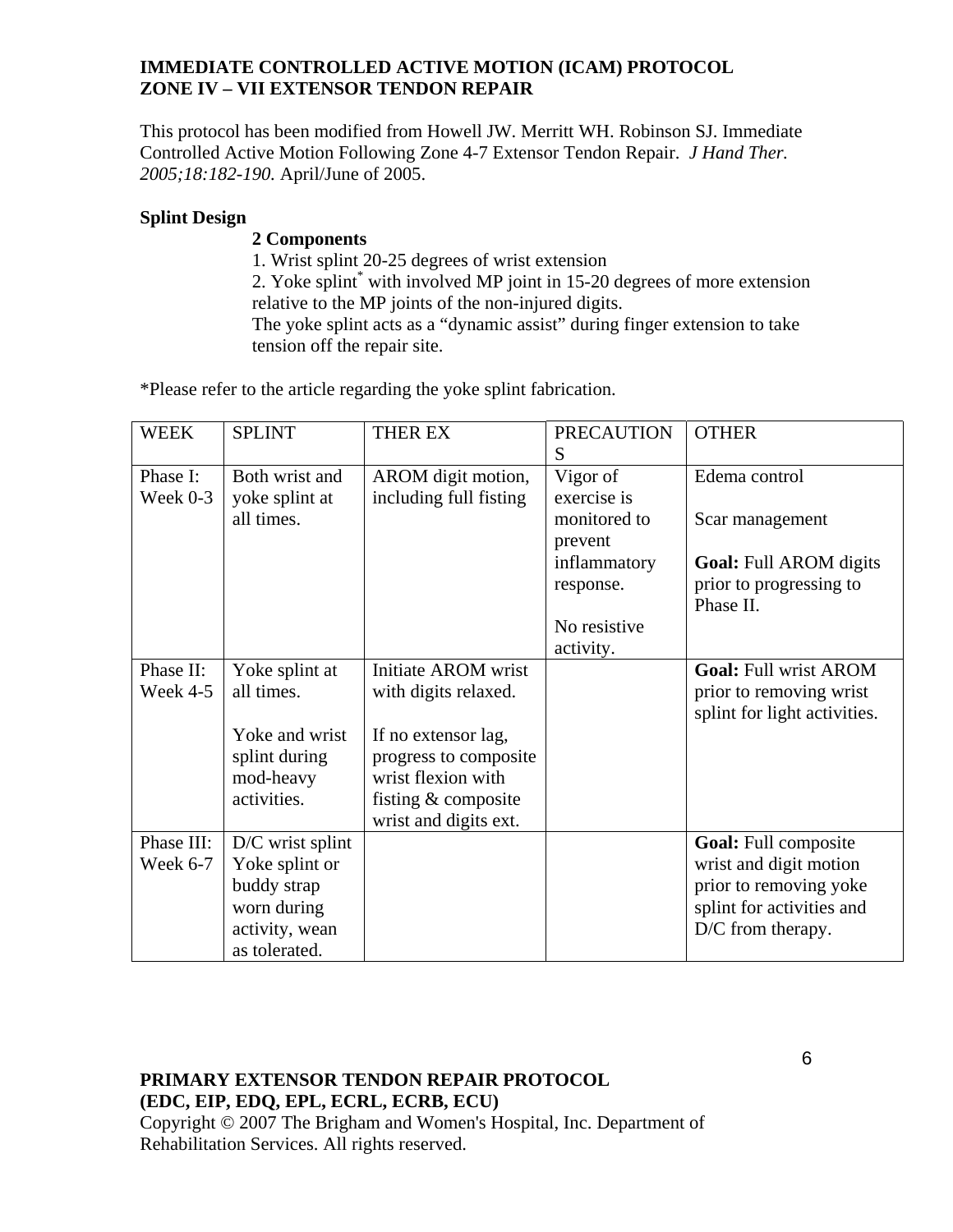**ZONE VIII and MUSCLE BELLY REPAIR**: below the level of the level of the retinaculum to the musculotendinous juncture.

Protocol is similar to Zone V-VII. Rehab can progress sooner: AROM at 3 weeks, AAROM at 4 weeks, PROM at 5 weeks, PREs at 6weeks. Splint according to anatomy (i.e. what structures repaired) with static volar splint.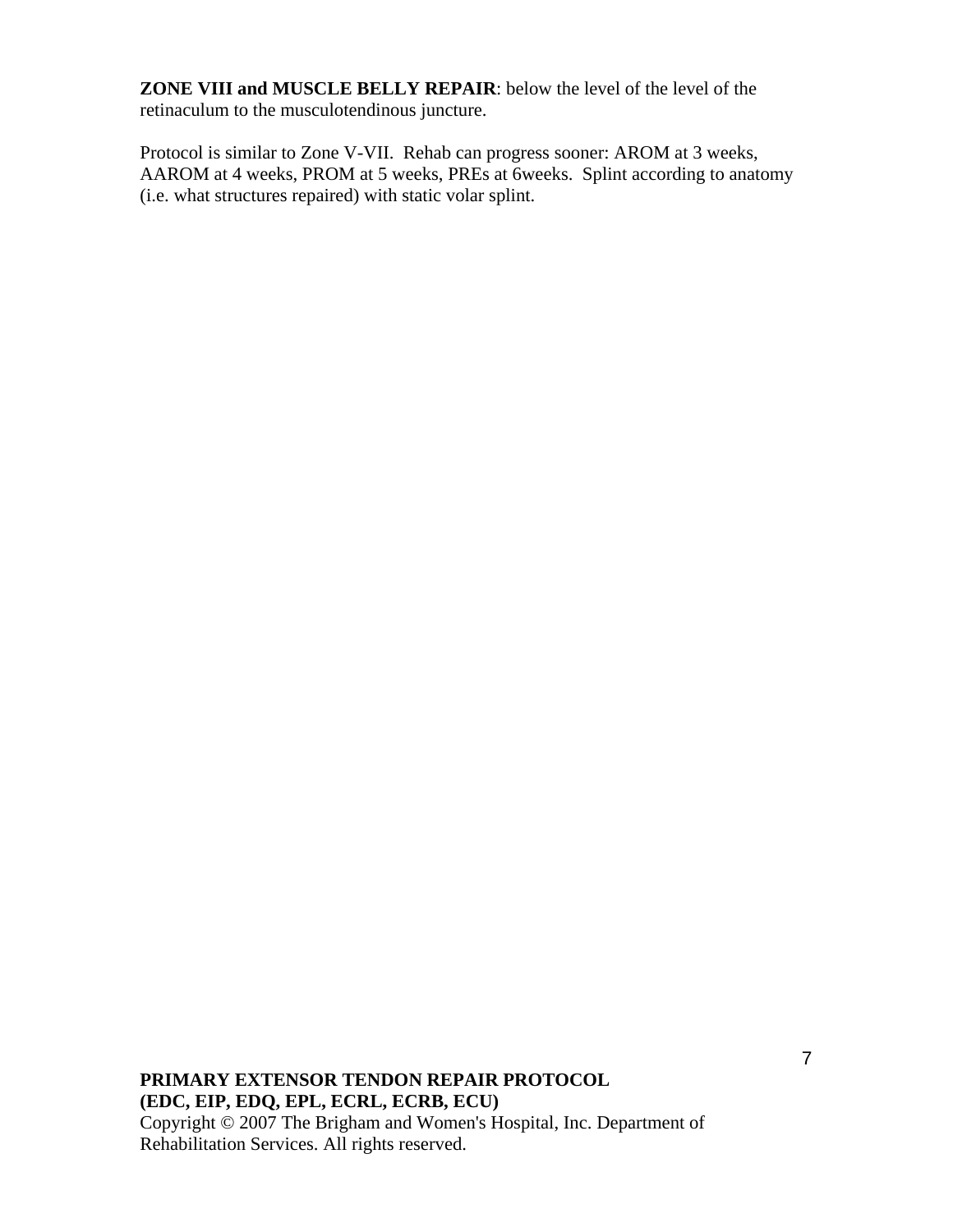| <b>THUMB TI:</b> over the IP joint |  |
|------------------------------------|--|
| <b>IMMOBILIZATION PROTOCOL</b>     |  |

| <b>WEEK</b>   | <b>SPLINT</b>        | THER EX                                          | <b>PREC</b>    | <b>OTHER</b>           |
|---------------|----------------------|--------------------------------------------------|----------------|------------------------|
| 1-3 days      | Splint IP joint at 0 | None at this time                                | No flexion of  | Issue $2nd$ splint for |
| post-op       | or slight            |                                                  | IP joint.      | showers. May           |
| through       | hyperextension       |                                                  |                | also use               |
| week 3        |                      |                                                  | Remove splint  | McConnell tape to      |
|               | Non-operative:       |                                                  | daily for skin | hold digit in place    |
|               | 8 weeks              |                                                  | checks.        | during splint          |
|               | continuously         |                                                  |                | changes.               |
|               | Operative:           |                                                  | No gripping or |                        |
|               | 5-6 weeks            |                                                  | pinching, even |                        |
|               | continuously         |                                                  | in splint.     |                        |
| 5-6 weeks     | May remove           | Operative: AROM IP                               |                |                        |
|               | splint for exercise, | flexion in 20 degree                             |                |                        |
|               | otherwise            | increments per week,                             |                |                        |
|               | continue splint at   | modifying progression                            |                |                        |
|               | all times for 2-4    | if extensor lag develops.                        |                |                        |
|               | more weeks.          | 10 repetitions/hourly.                           |                |                        |
|               |                      |                                                  |                |                        |
|               |                      | Non-operative: No                                |                |                        |
|               |                      | ROM at this time.                                |                |                        |
|               | Gradually wean       | Operative: May start                             |                |                        |
| 8weeks        | from splint during   | AAROM if needed,                                 |                |                        |
|               | day.                 | provided no extensor                             |                |                        |
|               |                      | lag.                                             |                |                        |
|               | Continue splint at   |                                                  |                |                        |
|               | night.               | Non-operative: Initiate<br>AROM IP flexion in 20 |                |                        |
|               |                      | degree increments                                |                |                        |
|               |                      | Operative: PROM and                              |                |                        |
| $10-12$ weeks | $D/C$ splint         | PREs (light gripping                             |                |                        |
|               |                      | and pinching)                                    |                |                        |
|               |                      |                                                  |                |                        |
|               |                      | Non-operative:                                   |                |                        |
|               |                      | AAROM, progress to                               |                |                        |
|               |                      | PROM, PREs as                                    |                |                        |
|               |                      | tolerated                                        |                |                        |
|               |                      |                                                  |                |                        |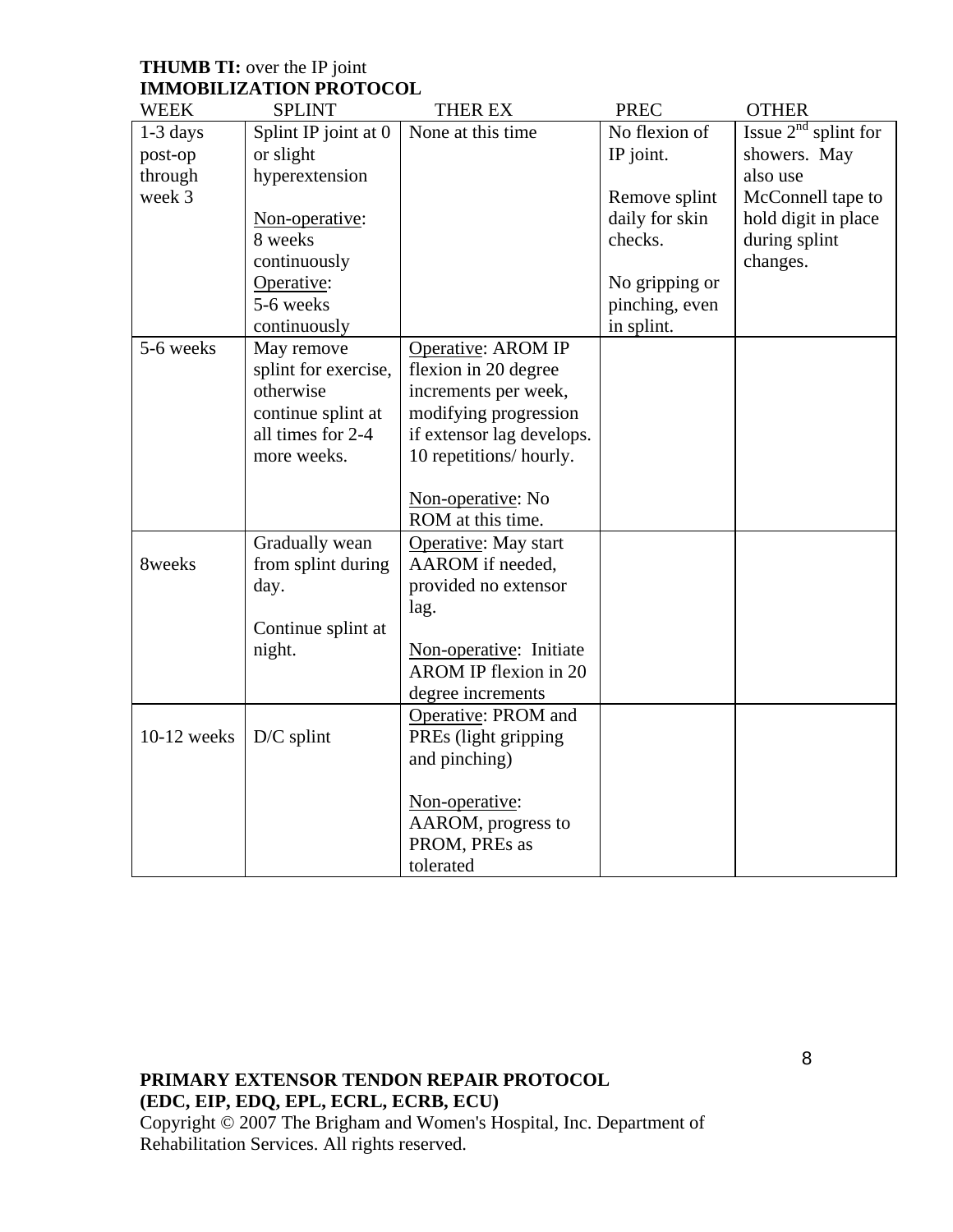# **THUMB TII:** over the proximal phalanx of the thumb

| WEEK      | <b>SPLINT</b>  | THER EX           | <b>PRECAUTIONS</b> | <b>OTHER</b>   |
|-----------|----------------|-------------------|--------------------|----------------|
| Week 1    | Hand based     |                   | No active          |                |
|           | static splint  |                   | motion at this     |                |
|           | (short         |                   | time.              |                |
|           | opponens) MP   |                   |                    |                |
|           | and IP at 0    |                   |                    |                |
|           | degrees, thumb |                   |                    |                |
|           | in radial      |                   |                    |                |
|           | abduction.     |                   |                    |                |
| Week 3    |                | Initiate AROM     |                    | The problems   |
|           |                | flexion at each   |                    | of tendon-to-  |
|           |                | joint; progress   |                    | bone adherence |
|           |                | in $25-30$ degree |                    | may become an  |
|           |                | increments each   |                    | issue in this  |
|           |                | week.             |                    | zone.          |
| Week 4 -5 |                | <b>AAROM</b>      |                    | Light          |
|           |                | flexion, isolated |                    | prehension     |
|           |                | and combined      |                    | ADL out of     |
|           |                | joint             |                    | splint         |
| Week 6    | Begin to wean  |                   |                    | Moderate       |
|           | from splint.   |                   |                    | prehension     |
|           |                |                   |                    | ADL out of     |
|           | Dynamic        |                   |                    | splint         |
|           | flexion        |                   |                    |                |
|           | splinting PRN. |                   |                    |                |
| Week 8    | $D/C$ splint   | <b>PREs</b>       |                    | Full function  |

### **IMMOBILIZATION PROTOCOL**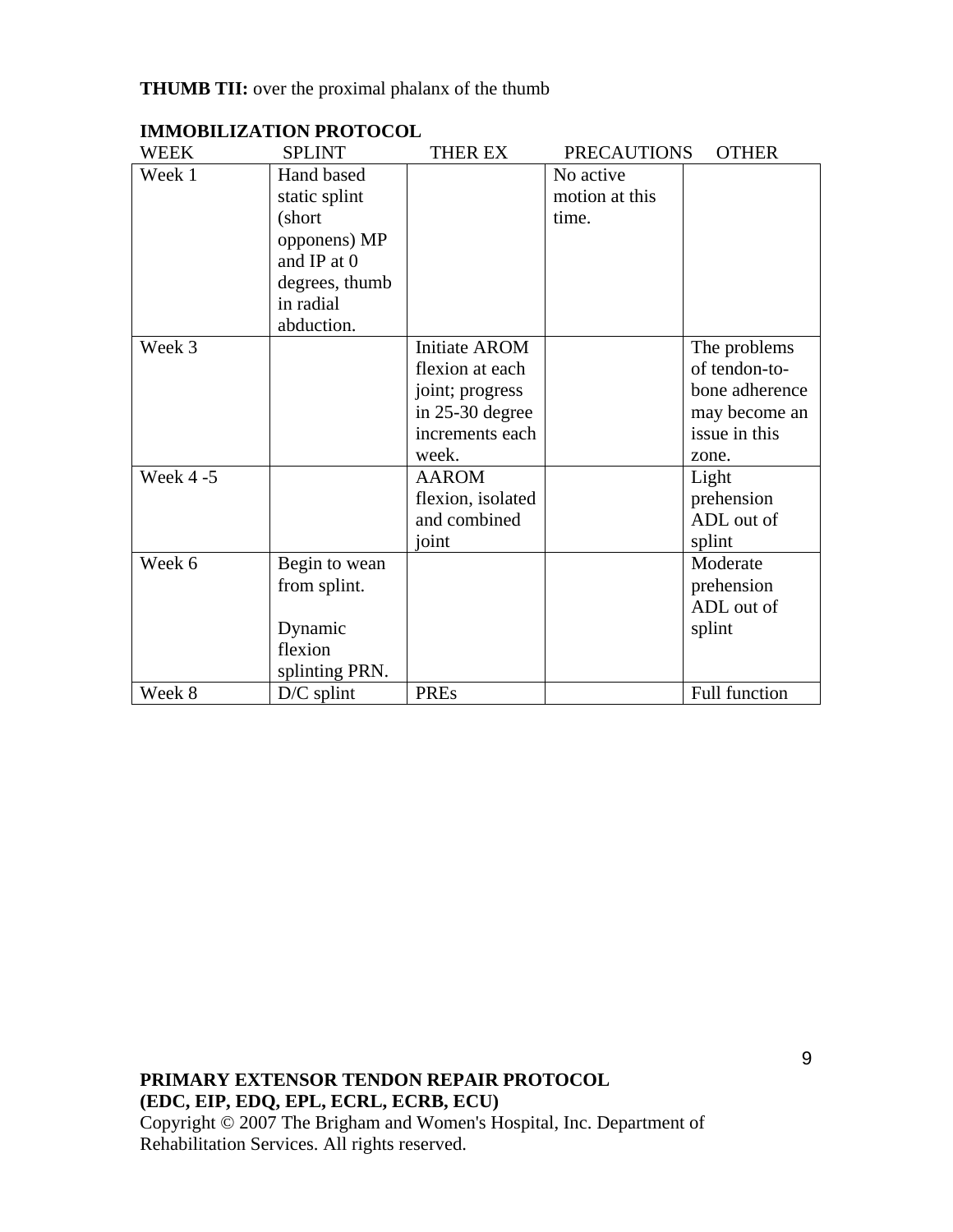| <b>WEEK</b> | <b>SPLINT</b>             | <b>THER EX</b>           | <b>PRECAUTIONS</b> | <b>OTHER</b>        |
|-------------|---------------------------|--------------------------|--------------------|---------------------|
| Week 1      | Forearm based splint,     | <b>Initiate AROM</b>     | No active          | Choices for         |
|             | static or dynamic,        | flexion in 20            | extension.         | exercise and        |
|             | thumb MP joint at 0       | degree increments        |                    | splinting are based |
|             | (not HE) and slight       | per week.                | No gripping or     | on MD preference,   |
|             | abduction, wrist at 30    |                          | pinching, even     | strength of repair, |
|             | ext.                      | <b>PROM</b> extension    | in splint.         | potential for       |
|             |                           | (either via dynamic      |                    | scarring, and       |
|             | If dynamic splint         | traction, or self-       |                    | patient.            |
|             | chosen, also fabricate    | PROM to static splint    |                    |                     |
|             | static forearm based      | limit).                  |                    |                     |
|             | splint at night, wrist at |                          |                    |                     |
|             | 30 ext, MP at 0           |                          |                    |                     |
| Week        |                           | <b>Increase AROM</b>     |                    |                     |
| $2 - 4$     |                           | flexion arc              |                    |                     |
|             |                           | as tolerated.            |                    |                     |
|             |                           |                          |                    |                     |
|             |                           | Place and hold           |                    |                     |
|             |                           | extension may be         |                    |                     |
|             |                           | initiated at 3 weeks.    |                    |                     |
| Week 4      |                           | <b>AROM</b> in extension |                    |                     |
| Week        | Initiate dynamic flexion  | Full AROM flexion,       |                    |                     |
| $5 - 6$     | splinting PRN.            | isolated and             |                    |                     |
|             |                           | combined                 |                    |                     |
| Week        | $D/C$ splint              | <b>PREs</b>              |                    |                     |
| $6 - 8$     |                           |                          |                    |                     |

# **CONTROLLED PASSIVE MOTION PROTOCOL**